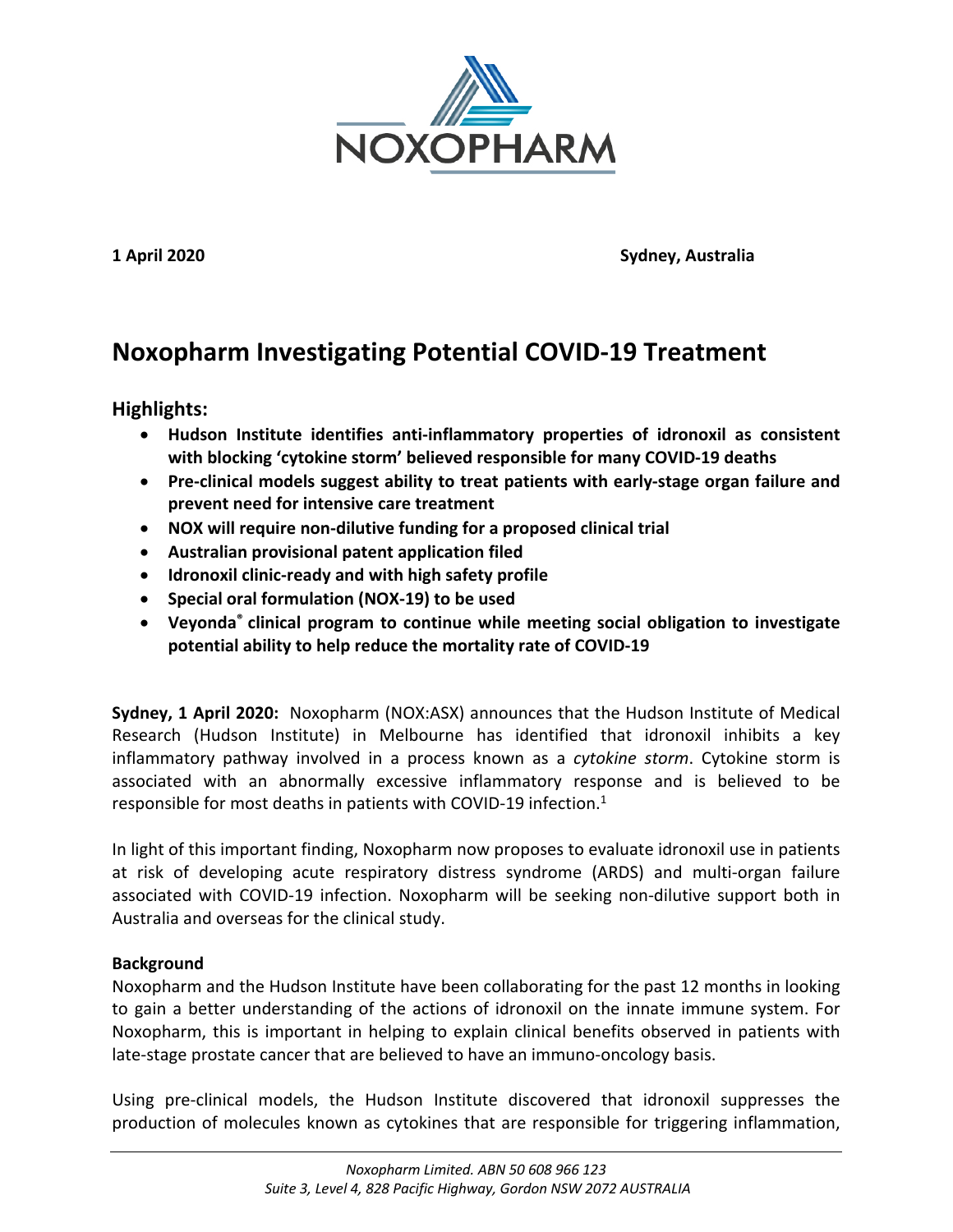

with the inhibitory action of idronoxil on some of these cytokines reaching potent levels. The mechanism of action and the suite of cytokines inhibited has certain novel aspects and immediately was recognised by both parties as potentially important in the treatment of cytokine storm as it applies to septic shock. Septic shock is the overwhelming inflammatory process associated with viral and bacterial infections in some patients, a condition which remains essentially untreatable and accounts for a significant number of deaths across the world.

These findings are the subject of a provisional patent application lodged by Noxopharm this week with the Australian Patent Office and directed to the use of idronoxil for early-stage organ damage associated with inflammation caused by viral or bacterial infection in order to limit organ damage and prevent sepsis and ARDS. The Inventors are named as Graham Kelly, Olivier Laczka and Michael Gantier. It also is proposed to publish the data in the scientific literature as soon as possible.

Noxopharm and the Hudson Institute now propose to build on this discovery with the aim of developing an idronoxil derivative as an effective therapy for the treatment of septic shock generally.

In the meantime, and given the emerging global emergency with the COVID-19 pandemic, Noxopharm has decided to make idronoxil available for immediate clinical use as a potential cytokine storm inhibitor.

# **Comments**

**Dr Michael Gantier,** Head of the Nucleic Acids and Innate Immunity Laboratory at Hudson Institute, said, "Our research indicates that in cell models of tissue damage seen in ARDS, idronoxil inhibits a broad range of cytokines including IL-6 and  $TNF\alpha$ . However, unlike treatment strategies selectively targeting IL-6 and TNF $\alpha$  actions, our findings suggest that idronoxil blocks the process of inflammatory cytokine production along with that of other key mediators of organ failure."

**Dr Graham Kelly, Noxopharm CEO, said,** "Noxopharm is focused on developing Veyonda® as a treatment for late-stage prostate cancer, and this opportunity will in no way disrupt the Company's Veyonda® clinical development program. However, when you are told by respected scientists that your lead drug candidate might prevent deaths in a global pandemic, then you don't walk away from that possibility. Having idronoxil already in the clinic means that we are in a good position to commence clinical testing as soon as we receive the necessary funding and regulatory approvals."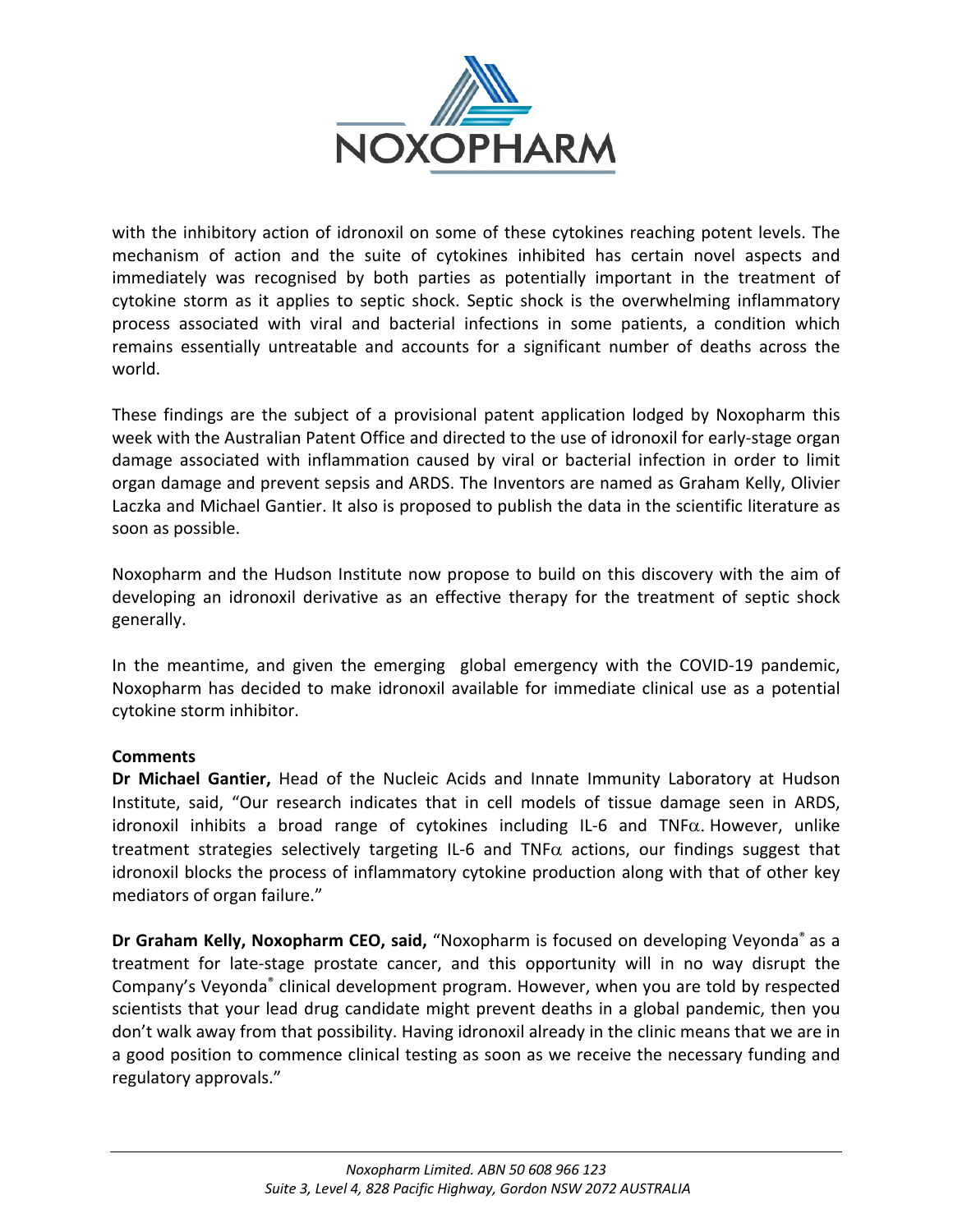

"We propose using a special oral formulation of idronoxil called NOX-19. The current proposal is to give NOX-19 to patients with early-stage organ damage and with early signs of cytokine storm with the aim of blocking the rapid progression of the cytokine storm and thereby preventing sepsis and ARDS. This is all with the aim of having fewer patients needing to be admitted to the ICU and a reduction in the number of patients needing ventilators. This would greatly reduce the pressure on hospitals and healthcare systems," Kelly added.

### **COVID-19 deaths**

The danger with COVID-19 infection lies in its progression from a mild disease into an overwhelming and fulminant condition characterised by respiratory failure, ARDS, multi-organ failure (heart and kidney failure), clotting problems and septic shock. Treatment at that end stage is limited to supportive treatment including antibiotics and the use of ventilators. The concern is that hospital facilities are at risk of being overwhelmed in the short-term by large numbers of patients requiring admission to intensive care units (ICUs).

Cytokines are proteins secreted by immune cells and which trigger inflammation and tissue repair. These include interleukins (IL-6, IL-8, IL-1ß, tumour necrosis factor (TNF) and interferon beta (IFNB). Cytokine levels in blood rise in response to COVID-19 infection, but undergo extreme rise in a small proportion of patients in what is known as cytokine storm, with this extreme rise being highly predictive of death.<sup>2</sup>

### **Pharmaceutical industry response**

The bulk of industry response lies in two approaches. The first is the development of a vaccine to prevent viral infection taking hold in the first place. The second approach is drugs such as hydroxychloroquine to block viral replication once infection has occurred.

A third but far more limited approach is to try and block the cytokine storm, with just five studies planned of which the Company is aware.

- 3 of these studies are seeking to inhibit IL-6 action with three IL-6 inhibiting drugs. All three are injectable monoclonal antibodies – tocilizumab (Roche), sarilumab (Sanofi and Regeneron) and siltuximab (EUSA Pharma) – developed originally to treat chronic inflammatory conditions such as rheumatoid arthritis and psoriasis and other viral conditions like herpes and HIV. $3-6$
- A fourth trial is using adalimumab, a monoclonal antibody against TNF $\alpha^7$
- A fifth trial involves the drug, colchicine, an older anti-inflammatory drug used in the treatment of gout.8

# **Rationale for clinical use**

Idronoxil is a potent IL-6 inhibitor, an action now thought to contribute to this compound's immuno-oncology functions along with its cancer-specific inhibitory action on sphingosine-1 phosphate production. It is the cytokine-inhibitory function of this molecule that is being exploited in this case.

The Hudson Institute has found in their pre-clinical models that idronoxil has two distinctive features: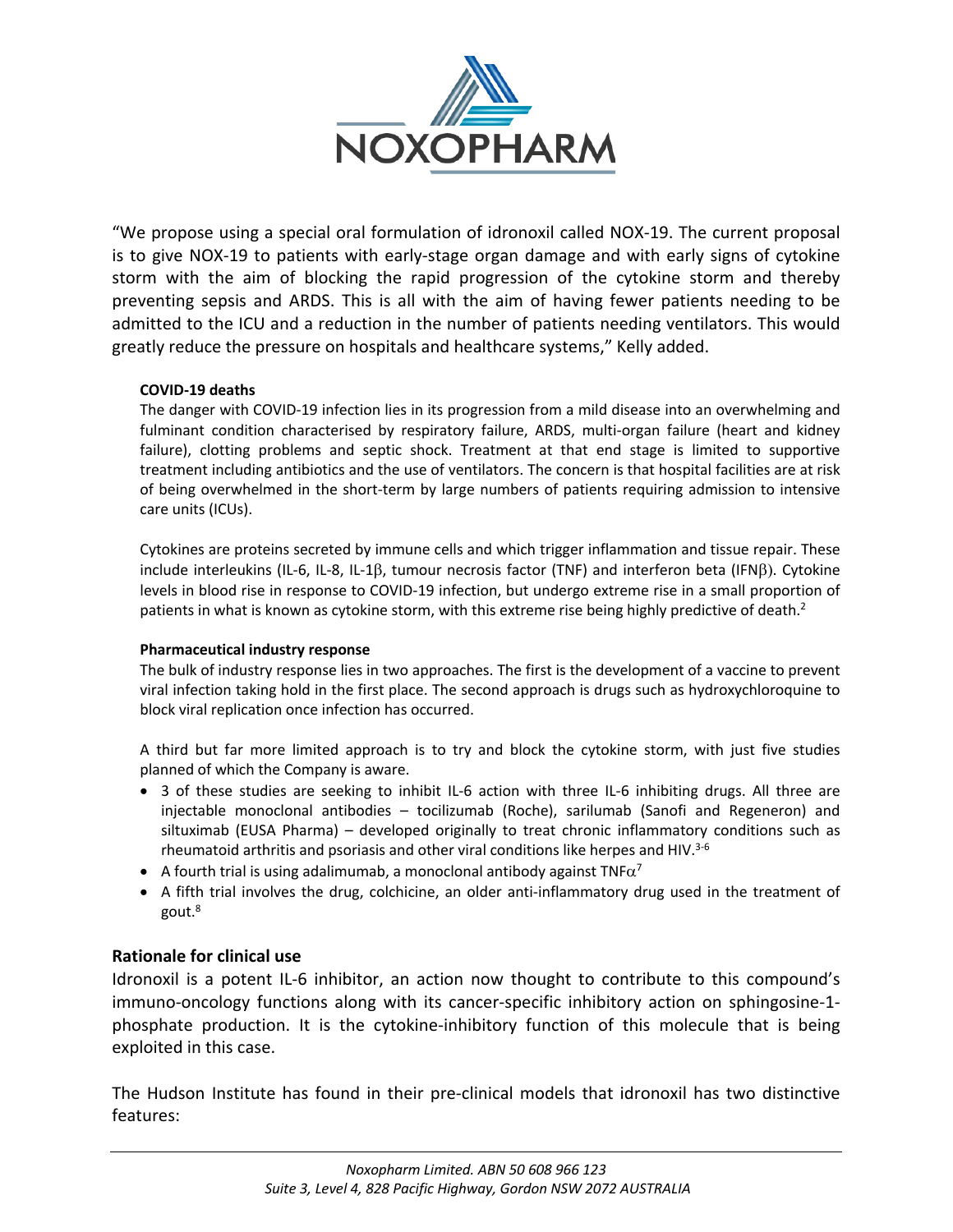

- First, that it appears to inhibit the production of cytokines such as IL-6, potentially shutting down their downstream signalling pathways, rather than simply blocking their function as the monoclonal antibodies do
- Second, and likely associated with the first feature, that a broader suite of cytokines beyond IL-6 and TNF $\alpha$  are inhibited, all incriminated in the cytokine storm.

# **It is this broader cytokine coverage that Noxopharm and the Hudson Institute believe has the potential to offer a more effective treatment in the face of a cytokine cascade in COVID-19 patients**.

The proposal is to use NOX-19 in patients who are at the beginning of a cytokine storm response and who are showing early evidence of organ damage with elevated blood levels of a number of cytokines. Noxopharm envisages patients being selected on the basis of symptoms of early multi-organ failure and/or rising blood levels of particular cytokines such as interleukin-6 (IL-6).

The hope is that by blocking the progression of the cytokine storm and the worsening of ARDS and multi-organ failure, both the pressure on limited ICU facilities and mortality rates will be reduced.

# **Next steps**

- 1. Following the lodgement of the provisional patent, Noxopharm has begun discussions with various governmental agencies with a view to gaining the necessary funding
- 2. The Company also has begun essential studies on the NOX-19 oral dosage formulation. This will distinguish it from the suppository form of Veyonda<sup>®</sup> which delivers a particular pharmacokinetic profile necessary for cancer patients. Noxopharm remains confident in light of the emergency situation that these studies will be appropriately short, but that remains to be confirmed
- 3. Noxopharm also has started the process of reaching out to clinicians in various countries with a view to recruiting potential clinical sites
- 4. Noxopharm also will work with its regulatory affairs advisors on the steps required to gain regulatory approval to conduct a clinical trial.

# **About Noxopharm**

Noxopharm is a clinical-stage Australian oncology drug development company with offices in Sydney and New York. The Company has a primary focus on the development of Veyonda® and is the major shareholder in the non-oncology drug development company, Nyrada Inc. (ASX:NYR).

www.noxopharm.com